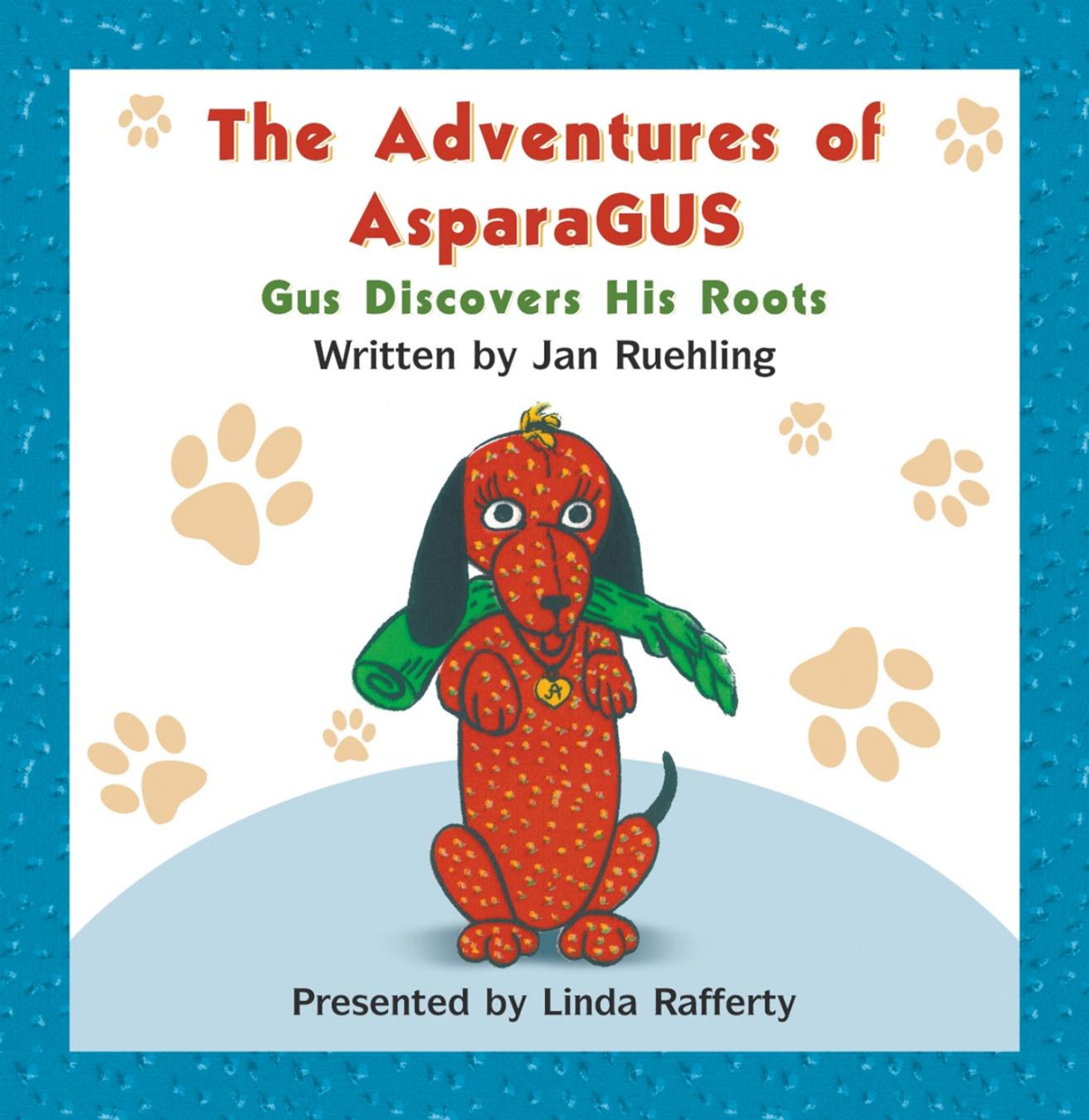## The Adventures of AsparaGUS Gus Discovers His Roots

**Written by Jan Ruehling**

**Presented by Linda Rafferty**



Strategic Book Publishing and Rights Co.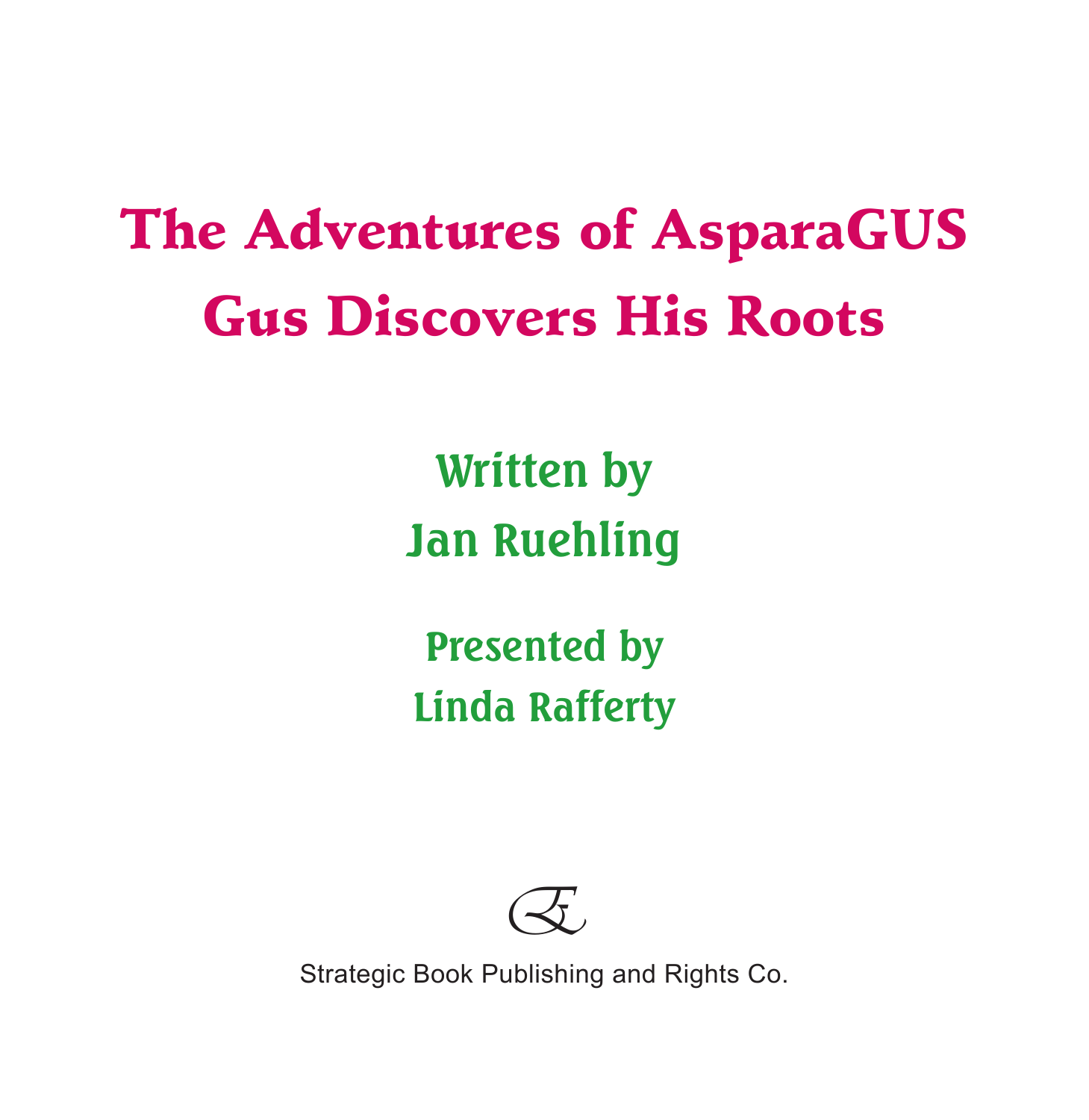Copyright © 2012 All rights reserved by Jan Ruehling

Book Design/Layout by Kalpart team

No part of this book may be reproduced or transmitted in any form or by any means, graphic, electronic, or mechanical, including photocopying, recording, taping, or by any information storage retrieval system, without the permission, in writing, from the publisher.

Strategic Book Publishing and Rights Co. 12620 FM 1960, Suite A4-507 Houston, TX 77065 www.sbpra.com

ISBN:978-1-62212-658-3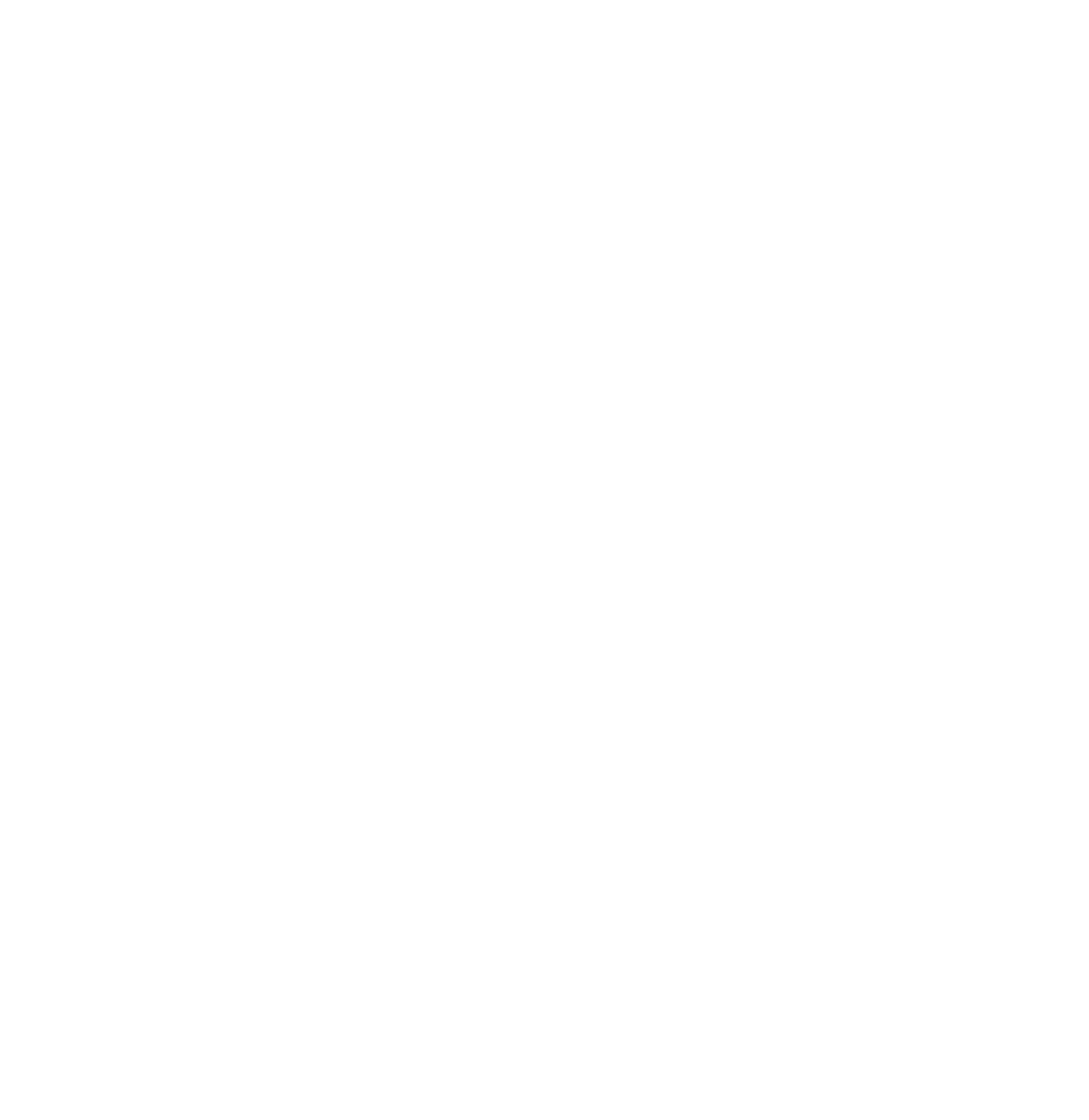## Gus was hungry!

He knew that he was hungry because his little red dachshund tummy told him so. It rumbled and grumbled and tumbled, but it was not a happy hungry. His tummy did not sing like it once did when he was a puppy. Then, his little tail would wig and wag as fast as the pendulum on his grandmother Agusta's clock.

Gus trotted into the kitchen. "Oh, there you are!" Gus's mother, Agusta, smiled. "I was just about to whistle for you to come for lunch." Gus's mother always whistled for him instead of calling for him by name, as his friends' mothers would do. He liked that because it made him feel like he and his mom shared a special code.  $4\overline{4}$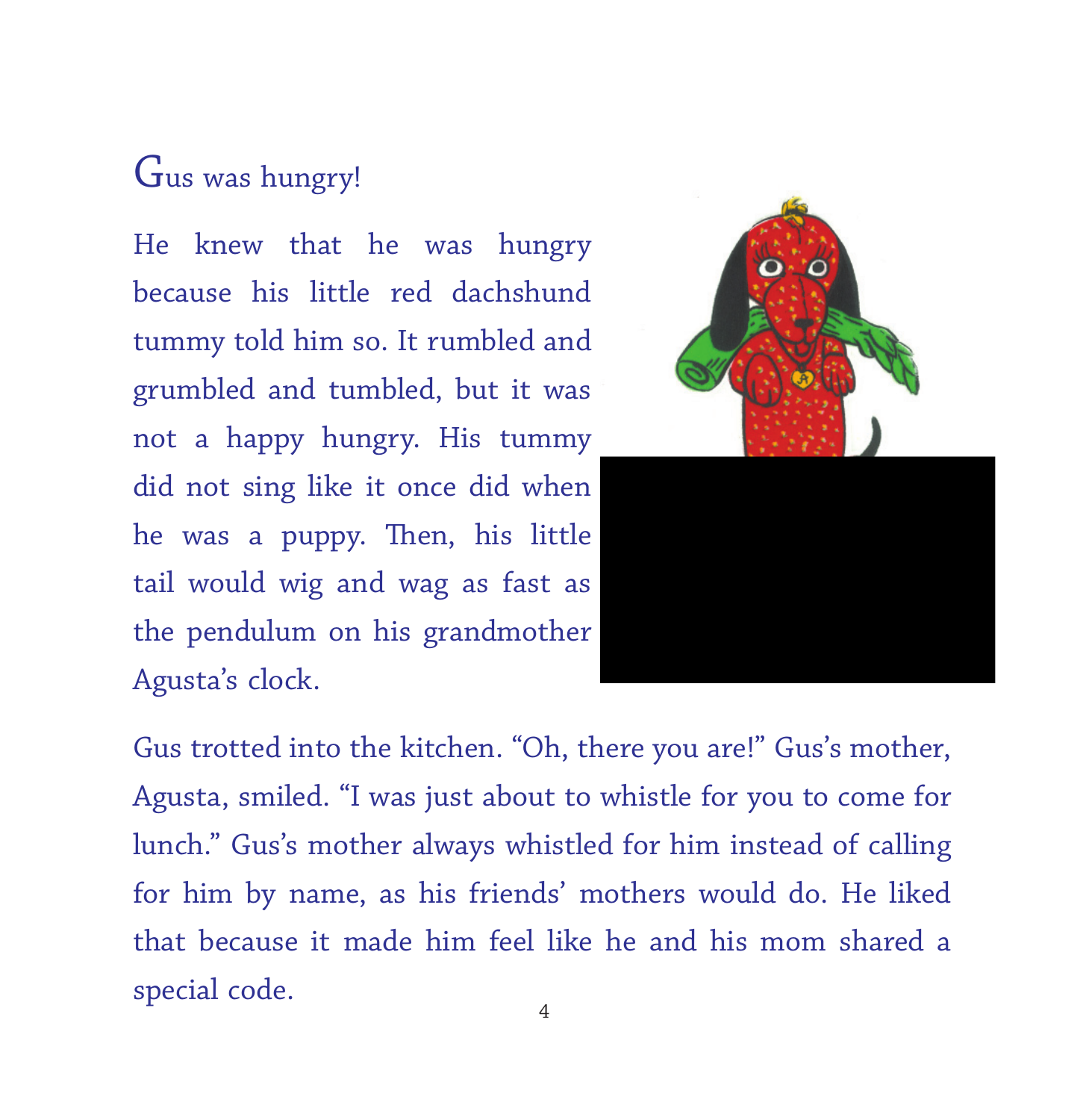As grumbly as his tummy felt, Gus nibbled at his food. He watched the pendulum of his grandmother's clock swing back and forth, back and forth, wig–wag–wig–wag. He studied the figures of the two dachshunds that stood atop the clock. They had been carved to look like Grandmother Agusta and Grandfather Gus. Their long tails were entwined to form the pendulum of the clock swinging back and forth, back and forth, wig–wag– wig–wag. Gus's mind was really on the green sticks with the curly tips that surrounded the face of the clock.

"Mom," Gus yelped, "what are those green sticks with the curly tips around the face of the clock?"

Gus's mother looked up at the clock and sighed. "Eat your food and don't ask so many questions."

## **aasparAGUSTA**

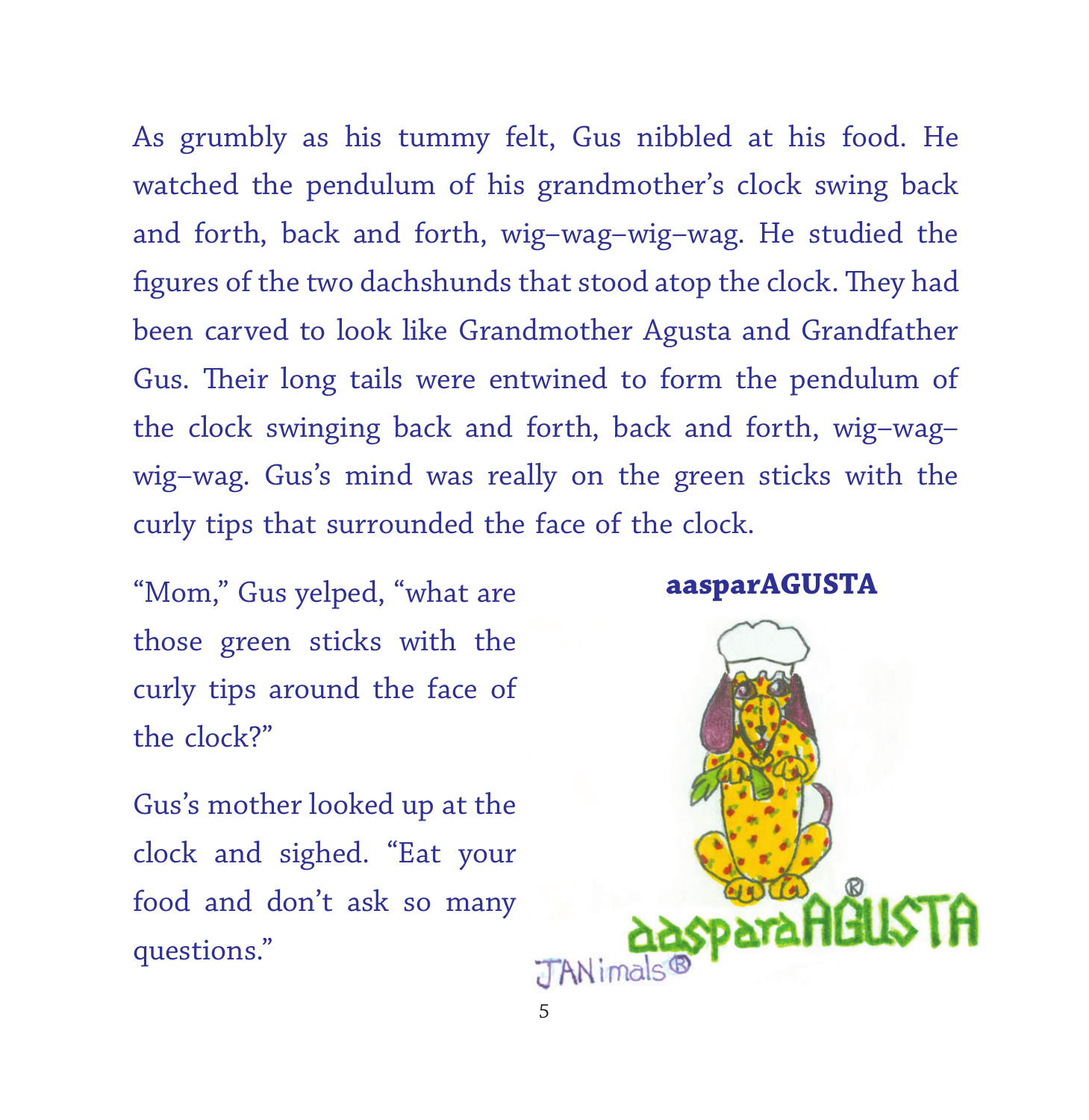"But, Mom," Gus persisted, "why can't you tell me what they are?"

"Asparagus, Gus!" his mother yapped. "They are called asparagus." "But, what's  $\ldots$ ?"

"Gus, I do not want to hear another yip from you until you finish your food."

Gus stared at his mother, his brown eyes growing wide with surprise. Never had his mother barked at him like that!

Gus padded over to her and put his paws around her waist. "I'm sorry, Mom," Gus gulped, holding back tears.

"Oh, Gussie-poo," his mother whispered, using her pet name for him, "I'm the one who's sorry. I didn't mean to bark at you." Gus's mother gave him a big hug, and he hugged her too. "Let's sit down, and I'll tell you about your grandparents and asparagus."

"Many years ago," she began, "my mother and father—your grandmother, Agusta, and your grandfather, Gus—lived in a 6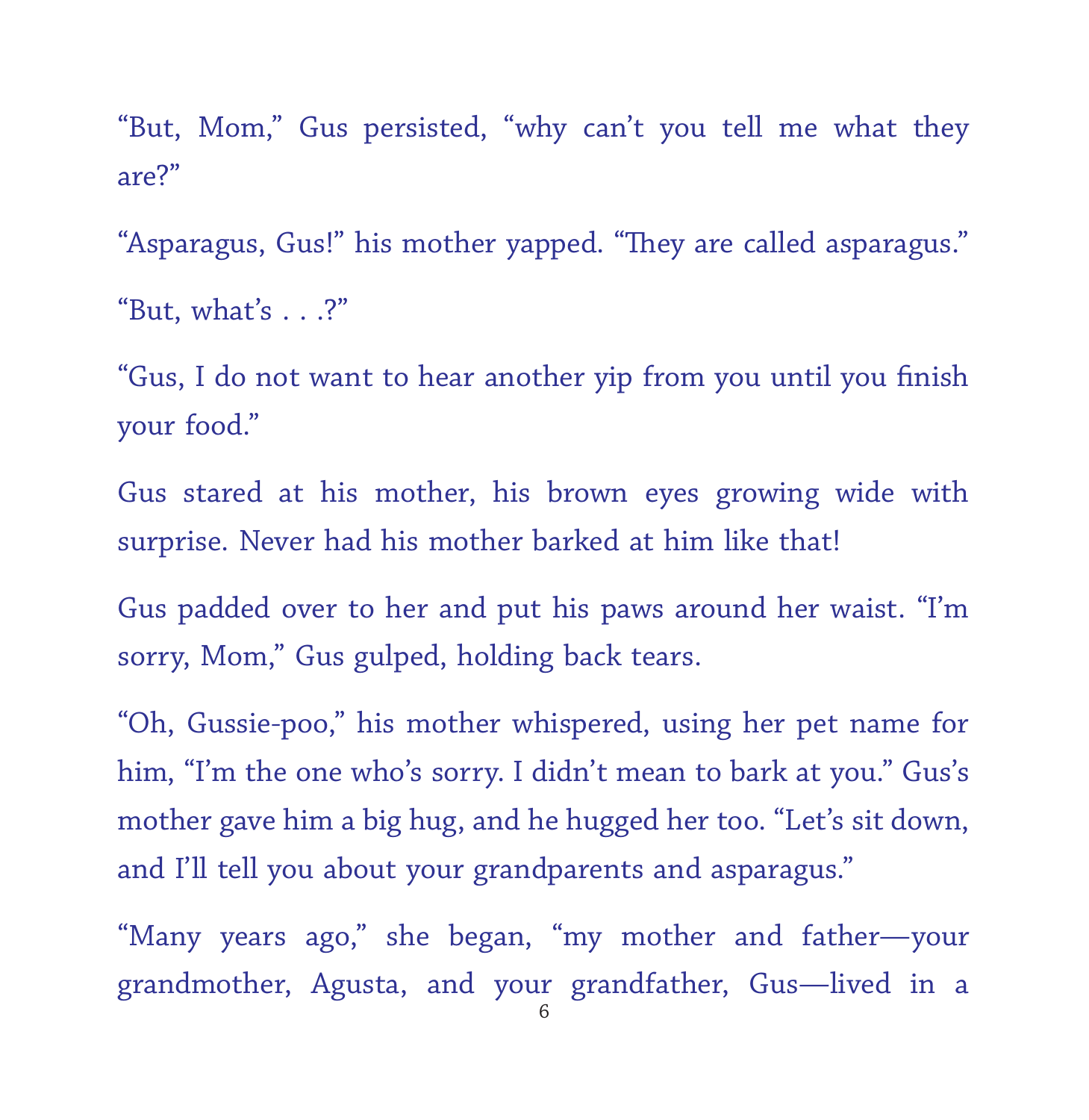beautiful, green valley where I was born. Each day we would go to our asparagus garden. In the garden, we grew the same plants that are on the clock—asparagus. We were happy working in the garden and your grandmother would cook delicious dishes using the asparagus."

"Why don't we eat that kind of food now?" Gus asked. "We do not grow asparagus here." Before he could ask why, his mother went on.

"One day, we had to leave the valley. Mother and Father were very sad as they packed our belongings, which included a special box that held the asparagus seeds and crowns."

*Wow!* thought Gus. His mind filled with the kinds of crowns that kings and queens wear. "Were we rich? Did we live in a palace, Mother?"

Gus's mother looked at him and laughed. "No, Gus. We did not have jewels or money. Baby asparagus plants are called crowns. They are grown in gardens. Your grandmother and grandfather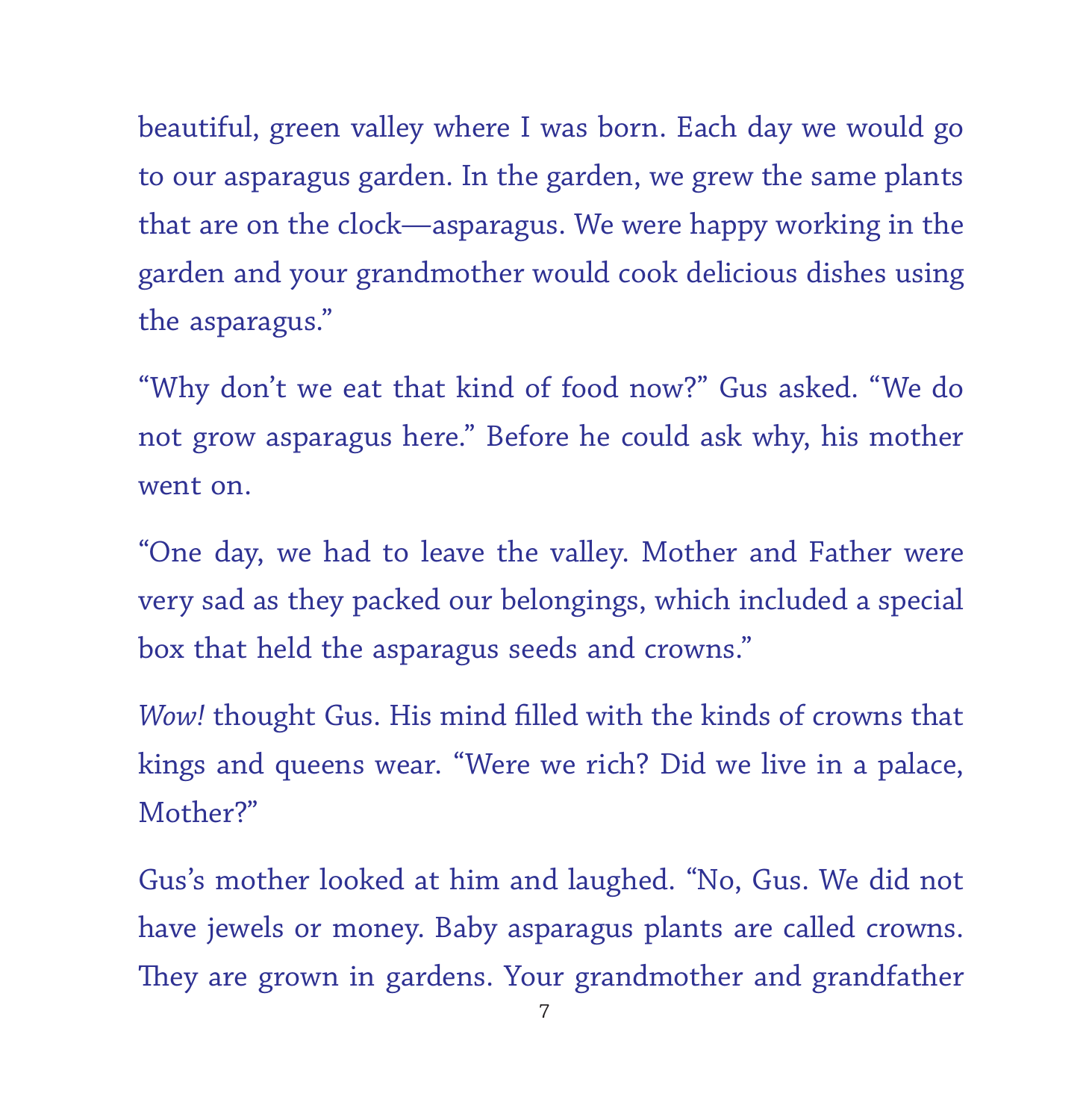had a lot of patience, which they found was necessary to produce a beautiful, healthy crop."

Gus was disappointed, but he had learned something new about asparagus. He wanted to ask many more questions to learn even more and find out why they did not have an asparagus garden now. Before he could begin, his sister, Gusta, limped into the room.

## **aasaparaGUSTA**



"Mama!" she cried. "I hurt my paw."

Gus's mother hurried over to her daughter. When Gus saw that his sister was not seriously hurt, he became impatient. More questions had just popped into his head. He wanted to

know what happened to his grandfather and grandmother and why asparagus tasted so delicious.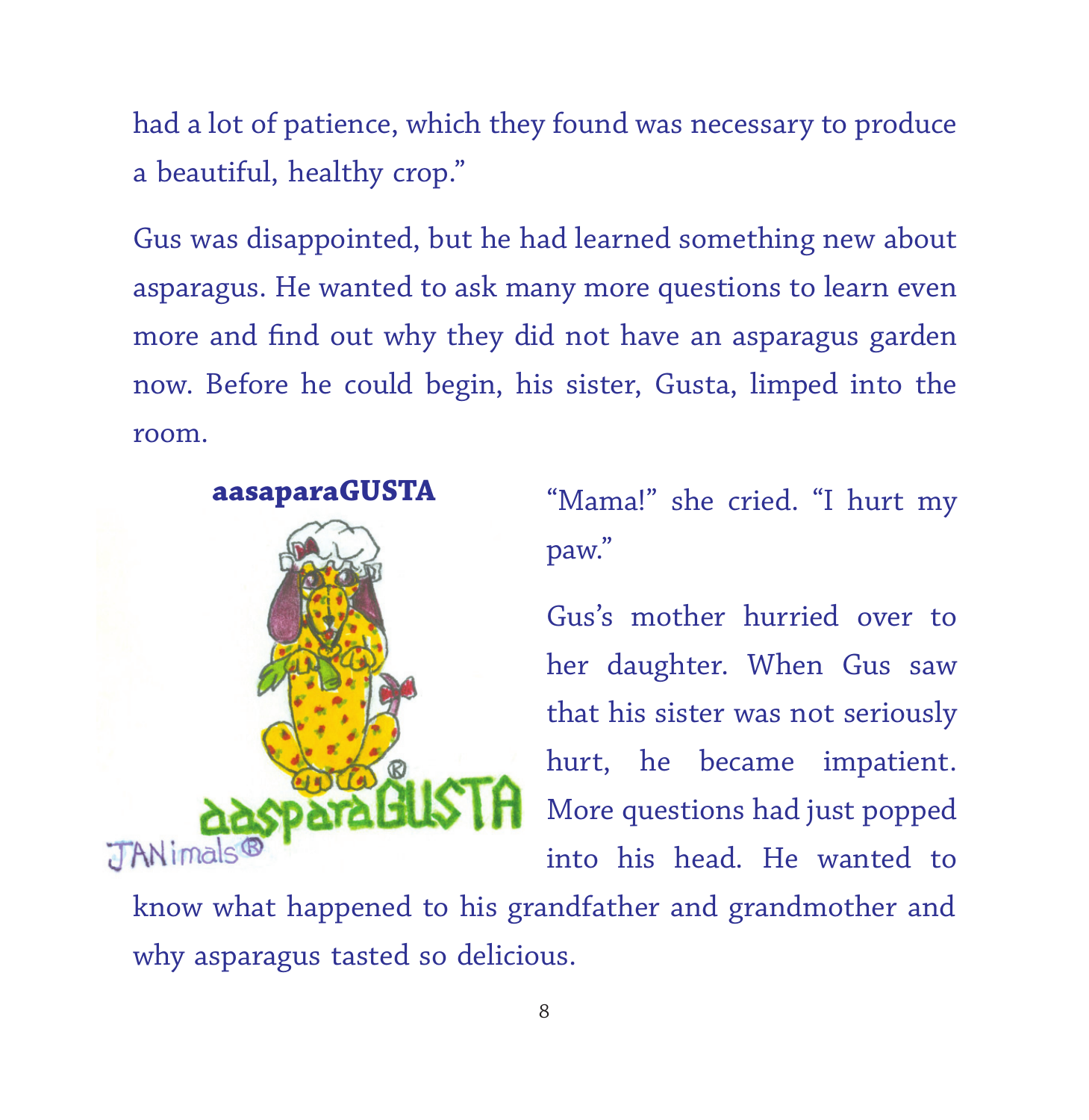Gus pranced back and forth, back and forth. He looked across the room at his mother and sister. *Gee*, he thought, *they look so much alike.* Each was long, slim, and golden. Each wore a white lacy cap. His mother's was old and worn, but she kept it starched and clean. His sister's was newer but always seemed to stay wrinkled and dirty. Now she was using it to wipe her eyes. Gus grinned. His mother would not like that! Gus knew that her cap meant something very special to her. While he watched his mother and sister, a plan formed in his mind. He would go



in search of his own asparagus. His tummy agreed. It stopped rumbling and grumbling and tumbling and began to sing again! Gus darted out the door and leapt across the yard. When he spotted his friends in the distance, he paused with his right front paw raised in the air. "Goocille Ball" was fluffing the patch of fiery red feathers that